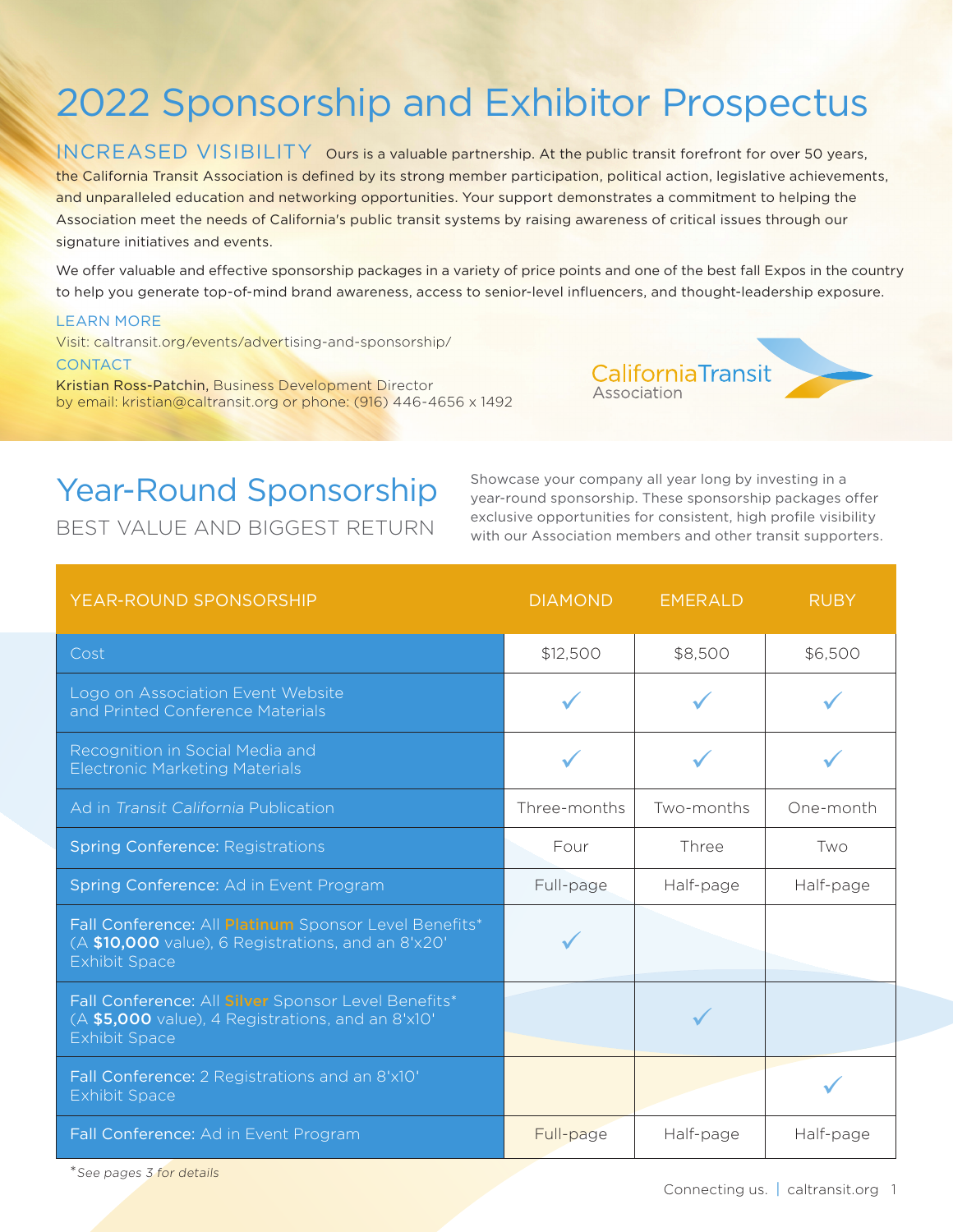# Spring Legislative Conference

May 18, 2022

### SPONSORSHIP

Boost your brand awareness among the state's key policymakers and influential leaders from across California's transit industry.

| Sponsor Level | Cost    | Conference<br>Marketing | Conference<br>Materials & Signs | Registrations | Conference<br>Attendee List |
|---------------|---------|-------------------------|---------------------------------|---------------|-----------------------------|
| General       | \$1,500 | Logo                    | LOGO                            |               |                             |

# 57<sup>th</sup> Annual Fall Conference & Expo

Ontario Convention Center | November 16-18, 2022

### EXHIBIT

More than 600 transit professionals attend the Fall Conference & Expo. Take advantage of these opportunities to connect with an influential audience at our three-day signature event.

#### EXHIBIT SPACE

One 8' x 10' booth space rental, participation in our prize pool, 6-foot draped table, ID sign, two chairs, one wastebasket, electronic attendee list with mailing and email addresses, and two (2) full-conference registrations. Booth fees increase by \$150 on August 15, 2022.

|            | Early     | Late      |
|------------|-----------|-----------|
| Member     | \$1,500   | \$1.650   |
| Non-member | $$2.100*$ | $$2.250*$ |

#### VEHICLE SPACE

Vehicle display space, participation in our prize drawing, electronic attendee list with mailing and email addresses, and one (1) full-conference registration. Please note: When registering, we will need to know the vehicle type and length. Exact arrival time for bus move-in will be assigned.

| Member     | \$2,000   |
|------------|-----------|
| Non-member | $$2,500*$ |

\*Non-members may join the California Transit Association with an exhibitor registration and save \$600 or more. Become a member online at caltransit.org/membership.

#### BOOTH AND VEHICLE REPRESENTATIVES

One (1) conference registration is included with a vehicle exhibit and two (2) registrations come with a booth exhibit. Space rental fees include access to all meals and all sessions for the entire length of the conference. All company representatives must be registered for admittance to the tradeshow floor and any conference events. Badges may not be shared between representatives. Up to two additional representatives can register for an additional fee of \$300 per person.

#### EXPO PRIZE DRAWING

Exhibitors are encouraged to bring door prizes to be given away as part of our annual Expo Prize Drawing. In addition, a portion of your exhibit fee will also be applied towards your participation in our prize drawing.

#### KEY EXHIBITOR DATES

Tuesday, November 15 Exhibitor Set-Up Bus Move-In - By appointment only

### Wednesday, November 16

Expo Open Lunch & Expo Welcome Reception & Expo

#### REGISTRATION

Online registration will open in summer 2022 at caltransit.org. Exhibitors must agree to the Exhibitors' Rules and Regulations, which are available at caltransit.org/events. Additional conference and expo information, including booth assignment, will be provided at a later date.

#### CANCELLATION POLICY

Exhibitors must send a request in writing to Maria Barajas at maria@caltransit.org. Cancellations by October 4, 2022 will receive a full refund. After October 4, 2022, no refunds will be issued.

JOIN THE CONVERSATION **4 in OD** S<sup>2</sup> #caltransit



Thursday, November 17

Lunch, Expo & Prize Drawings

Breakfast & Expo

Exhibitor Teardown